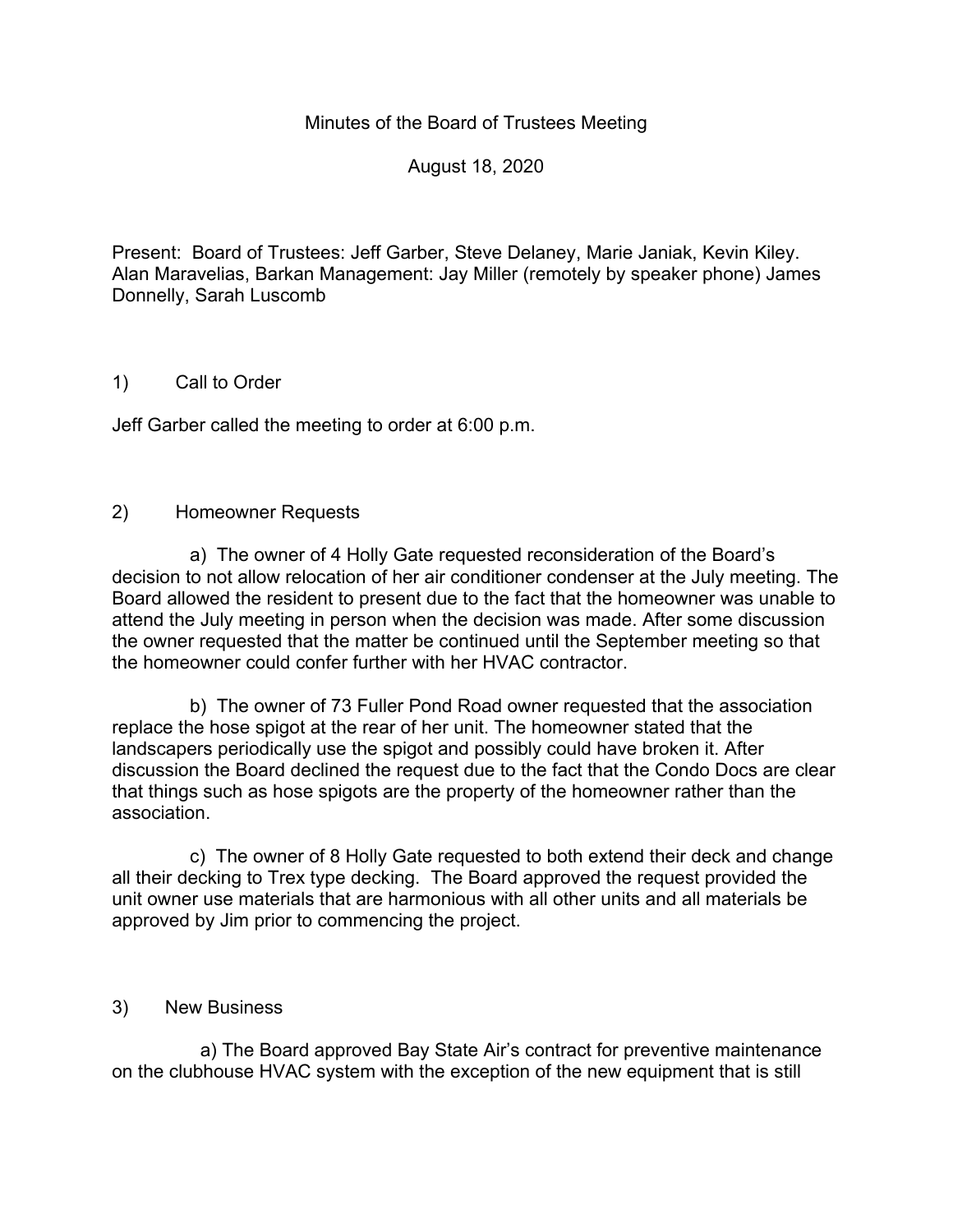under warranty. Once the warranty is up on the new equipment that equipment will be added to the contract.

b) The Board approved purchasing a defibrillator for the clubhouse. Fire Chief Tom Martinuk came to the meeting to discuss the benefits of it. He stated that once Fuller Pond Village purchases it, the fire department will set up a time to give a class on CPR and instructions on using the defibrillator to interested Fuller Pond residents. (Subsequent to the meeting a Philips Defibrillator was purchased for the amount of \$1,482.) The Deliberator will be placed downstairs outside the fitness center with signage upstairs as to its location.

c) The board discussed which part of the fire / burglar alarm system maintenance is the association's responsibility and which parts are the homeowner's responsibility. Some of the items discussed that it was reiterated are the homeowner's responsibility for repair or replacement are door and window switches and any motion detectors if added, or anything else added by the homeowner.

 d) The board voted to leave the outdoor pool open until September 13 and to employ the pool monitors until then.

 e) The board discussed whether guests now be allowed at the indoor pool. The board voted that due to Covid 19 the association will continue to not allow guests to use the clubhouse amenities.

 f) The board requested management update the resident records. The updated information will also include vehicle and pet information. An update form will be delivered to all residents with instructions that once completed it be returned to the office.

g) The board approved a quote from Perocchi Masonry in the amount of \$20,482 for this year's concrete sidewalk replacements, the board also approved a quote from Cerqueira's Construction in the amount of \$ 9,300 for rear patio work and a quote for \$3,000 from him to replace 2 catch basins.

h) The board discussed the recent tire marks at the beginning of Fuller Pond Road which the board considers to be vandalism. The board will look into installing cameras in the area if it continues.

### 4) Financial Report

The Board reviewed the financials. It was noted that most of the operating accounts are close to budget YTD with the exception of snow, due to little snowfall earlier in the year and painting which is below budget due to the timing of the billing and work completion by the painting contractor. Once this year's painting is completed painting should be